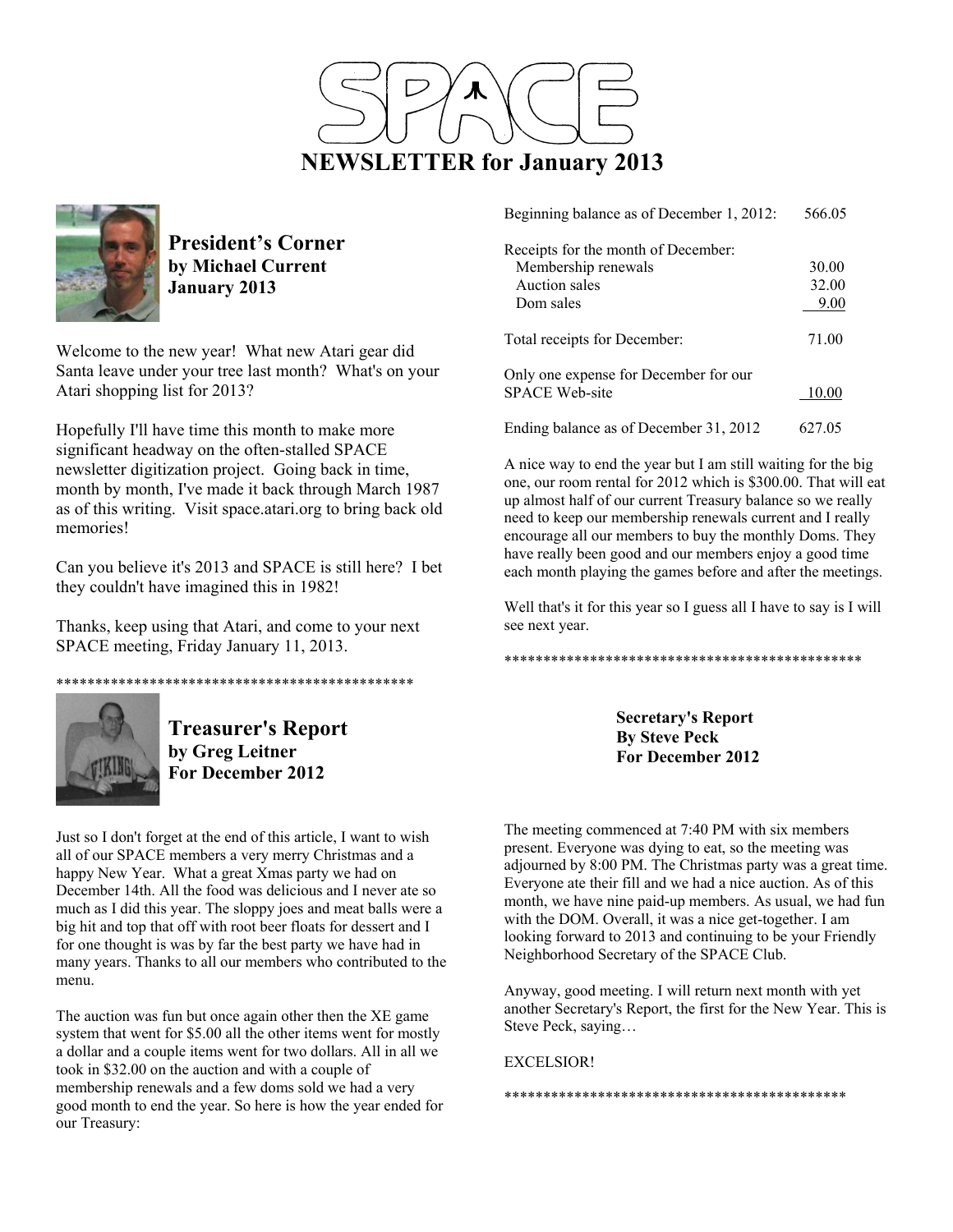From: Michael Current [michael@mcurrent.name] Sent: Thursday, December 20, 2012 4:54 PM Subject: Wake Up from Mystic Bytes

Wake Up from Mystic Bytes December 13th, 2012 Another STe prod from Sillyventure has arrived.

 This time it's 'Wake Up' by Mystic Bytes including work from Klocec, Piesiu, Yerzmyey, !NE7 and Grey. » Download at the Sillyventure 2012 download page http://dhs.nu/files.php?t=partydl&party=Sillyventure%202012

# \*\*\*\*\*\*\*\*\*\*\*\*\*\*\*\*\*\*\*\*\*\*\*\*\*\*\*\*\*\*\*\*\*\*\*\*\*\*\*\*\*\*\*\*

From: Michael Current [michael@mcurrent.name] Sent: Thursday, December 20, 2012 4:51 PM Subject: UFO by Dune and Sector One

UFO by Dune and Sector One December 10th, 2012 Finally UFO is released, after years in the debugger, Dune and Sector One has once and for all got it done.

 It was originally shown at (and won) the Numerica Artparty 2009 compo. After the party, the demo have only been seen on a lower quality video recording.

 But now the demo is here, and why are we babbling, go get the demo and feed your STe! » Download UFO for Atari STe http://files.dhs.nu/files\_demo/ufo.zip

### \*\*\*\*\*\*\*\*\*\*\*\*\*\*\*\*\*\*\*\*\*\*\*\*\*\*\*\*\*\*\*\*\*\*\*\*\*\*\*\*\*\*\*\*

From: Michael Current [michael@mcurrent.name] Sent: Wednesday, January 02, 2013 7:18 PM Subject: SpartaDOS X 4.46 with Toolkit (2 Jan. 2013)

(2 Jan. 2013) Hello,

 SpartaDOS X 4.46 with Toolkit is now officially available for download on: http://sdx.atari8.info

(or http://spartados.com and http://spartadosx.com).

 List of changes is available here: http://sdx.atari8.in...46/whatsnew.txt Since the manual will be updated to 4.46 a little bit later, please review the whatsnew.txt file carefully.

 You may also like to visit SDX upgrade project on Facebook: http://www.facebook.com/SpartadosX

 Although still in the early stage, the page contains highlights of the new release and other announcements.

DLT team

Changes in SpartaDOS X 4.46 (relative to 4.45)

#### KERNEL

------

\* CONFIG's keyword MERGE now allows merging portions of CONFIG.SYS from arbitrary drive/path. Details:

==============================================

The merged config file will be read using SDX device drivers, not OS routines (as before). This allows drives/partitions that are

accessible only via SDX drivers (SIDE, MyIDE etc.) to hold the merged configuration part for easy change. The main config should contain USE command (memory configuration), device drivers (such as DEVICE SIO, DEVICE SIDE) and then "MERGE filename.cfg" to attach the device-resident part of the configuration.

Additionally, in case the filename contains either a device name, a drive number or a path, the merged config will be loaded using SDX filesystem drivers (such as SPARTA.SYS). This way a file from a different directory/filesystem can be merged (for example MERGE D2:>CONFIG>XTRA.CFG). Note that this requires SDX filesystem driver to be loaded earlier (DEVICE SPARTA). Also beware that the merged files cannot exceed 1KB.

If just the filename is given (like in previous SDX versions), the filesystem drivers are not used to get the merged config. In such case the merged file must be located in the same directory as the file that merges.

If the file is merged from the default config (CAR:CONFIG.SYS), it should be stored in the root directory of the boot drive.

If no file name is given (MERGE without a parameter), SDX config selector is invoked to let you choose from multitple CFG files stored in SPARTA.DOS directory (see the manual for details). Note that in case of OS-compliant boot drive, the config selector is shown regardless of MERGE command.

If a user hold OPTION key during system startup, no files are merged.

\* Expanded support for standard RAM extensions: internal variables now not only hold the current number of free extended banks, but also the default one. Thanks to that, MEM can now display the information how much ext RAM is there in general (not only, what is free, as before).

\* Added support for 65C816 high RAM: when 65C816 is detected, the DOS will now do a non-destructive sizing of that memory at reset time and store the following information on that: the starting segment number (such as \$01 when the high RAM starts at \$010000), and the number of extra segments besides the segment 0 (i.e. besides the 6502 conventional 64k space). Both numbers are 0 when nothing is detected. Again, MEM will now use this information, if applicable.

\* Added experimental support for an Axlon-type extension on XL/XE computers. The controlling register should be at \$CFFF (write-only), and should only be active when PB0=1. Unlike on Atari 800, there is no shadow assumed at \$0FC0. The extension is only tested for when the test for a standard type extension returns 0 banks. Up to 127 extra banks (2032 KB) can be detected. When Axlon is detected, only two memory configurations are possible: USE NONE or USE BANKED. USE OSRAM is ignored.

\* MEMLO somewhat (around ~40 bytes) lowered.

\* 16kbyte cartridges (Microsoft Basic II, Logo, etc.) will occupy memory from \$8000 only when they are active, i.e. when CAR command is invoked. Such cartridges caused a lock in SDX 4.4x or reserved the area upon bootup even when they were inactive (SDX 4.2x).

# DRIVERS AND RESIDENT PROGRAMS -----------------------------

\* the serial I/O driver will now always have the lowest possible priority among all the other SIO-like drivers (ramdisks, SIDE/MyIDE drivers and such), regardless of the order of loading.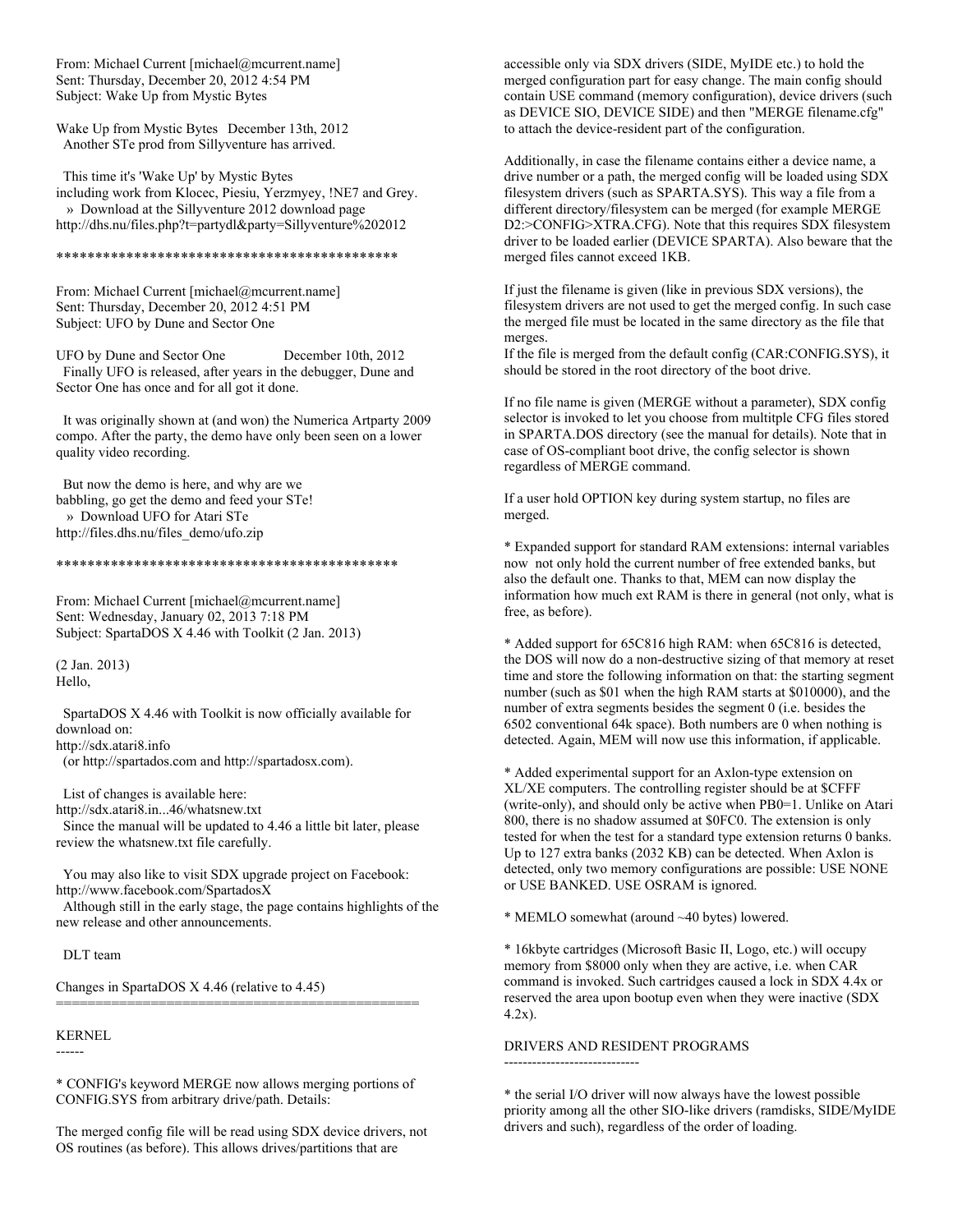\* directory formatting routines, when writing the final "FREE SECTORS" line to the output buffer, will now zero out the status byte in the directory buffer. This enables programs which read the formatted directory byte by byte to detect the final line of the directory listing before its is completely read out.

\* INDUS.SYS did not work, fixed. Also, in default CONFIG.SYS, the number of drives to scan for the INDUS.SYS has been limited to 4 (D1:-D4:). If you want it to act on higher drives, edit the CAR:CONFIG.SYS and change or remove the parameter digit in DEVICE INDUS line.

\* File system drivers modified to return DOS 2.0 "status \$03". The effect is that Turbo BASIC XL "BLOAD" command now works.

\* RAMDISK.SYS fixed to work with Axlon extension (this was broken, apologies).

\* RAMDISK.SYS has a new switch: /S forces loading the "standard" 6502 RAM driver module even on 65816 machines. The 6502 module is much slower, but has an advantage of occupying much less memory than 65816 mods.

\* CON64.SYS now works on computers with Axlon extension.

\* ENV.SYS now works on computers with Axlon extension.

\* ATARIDOS.SYS will now mark zero-length files in the directory as occupying 1 sector, not 0 sectors as before.

# LIBRARY

-------

\* S\_NEXT, new symbol to walk through symbol list.

\* S\_ADD now does not add a symbol, if there is not enough memory left to

create one.

\* U\_LOAD (and its equivalent located inside X.COM) will now store an absolute path in 'path' (\$07a0) to the directory where the executable is residing. Therefore a program will be able to easily retrieve its path upon execution (provided that no other I/O was done in meantime).

 This seems to fix the problem with MyDUP requiring COMEXE.SYS to be resident: it should not require that anymore.

\* SLEEP, new symbol to make precise delays.

\* BLDDIR\_P, new symbol to build directories overriding the devicereturned PERCOM block.

\* BUILDDIR will now correctly mark double sided disks as double sided.

# UTILITIES

---------

\* COPY: when a file being copied has no timestamp, current time and date gets assigned to it.

\* MEM /X will now display the total amount of extended RAM in banks and kilobytes, besides the free amount.

\* MEM /X also displays the amount of 65C816 high RAM, if applicable.

\* ED will not quit after Esc/Return, if saving the file fails. Also Shift+Delete will set modification flag.

\* X.COM experimentally shortened by moving a portion of code to the cart.

\* CHKDSK /X display blurp underwent some cosmetic changes. Plus some bugs fixed related to correct distinctions between physical sectors and logical clusters.

\* DF: changes similar to the ones made to CHKDSK, internal changes of code which deals with logical and physical sector size calculations.

\* DATE and TIME syntax is now "DATE [/T|dd-mm-yy]" and "TIME [/T|hh:mm:ss]", respectively. When used with /T parameter, will now only display current date or time and will not prompt for entering new values. When fed with a valid date/time value in the command line, it will set the specified value as current.

\* PAUSE now optionally accepts a number of seconds to wait, ranged from 0 to 65535.

\* TYPE /P and MORE should work better when displaying text files containing long lines.

\* ARC will now no longer ask if to overwrite a file when unpacking an archive to NUL:

\* ARC is now able to fetch files to be archivized from any fileoriented device, not only from regular disks (DSK:) as before.

\* DELTREE has now more MS-like syntax: DELTREE [/YV] [d:]path. The /V switch enables a "verbose" mode, which allows to watch what files are currently being deleted.

\* DELTREE now displays complete pathnames of the directories being deleted, and files too, if asked to (see above).

\* MENU should no longer accept random garbage it finds in the directory buffer, when it fails to load the directory selected.

\* LESS has a new function: when you press the 'G' key, you'll be prompted for a line number the viewer should jump to.

\* LESS now expands TABs rather than converting each one to a single space.

\* LESS now automatically detects MS-DOS (CP/M) and Unix line endings and converts the text accordingly on the fly. Therefore, you now may use the command to convert MS-DOS and Unix text files to Atari format, in this manner: LESS FOO.TXT >> BAR.TXT will convert a PC-like text file FOO.TXT into Atari-like BAR.TXT. Only EOL and TAB characters will be converted, but that's enough most of the time.

# TOOLKIT

-------

\* SL utility updated, please replace.

\* STAT, new utility to display detailed information on a directory entry.

\* FATFS, new driver to read MS-DOS FAT12 and FAT16 formatted media (read only and limited to 32 MB, consider it a demo version ;))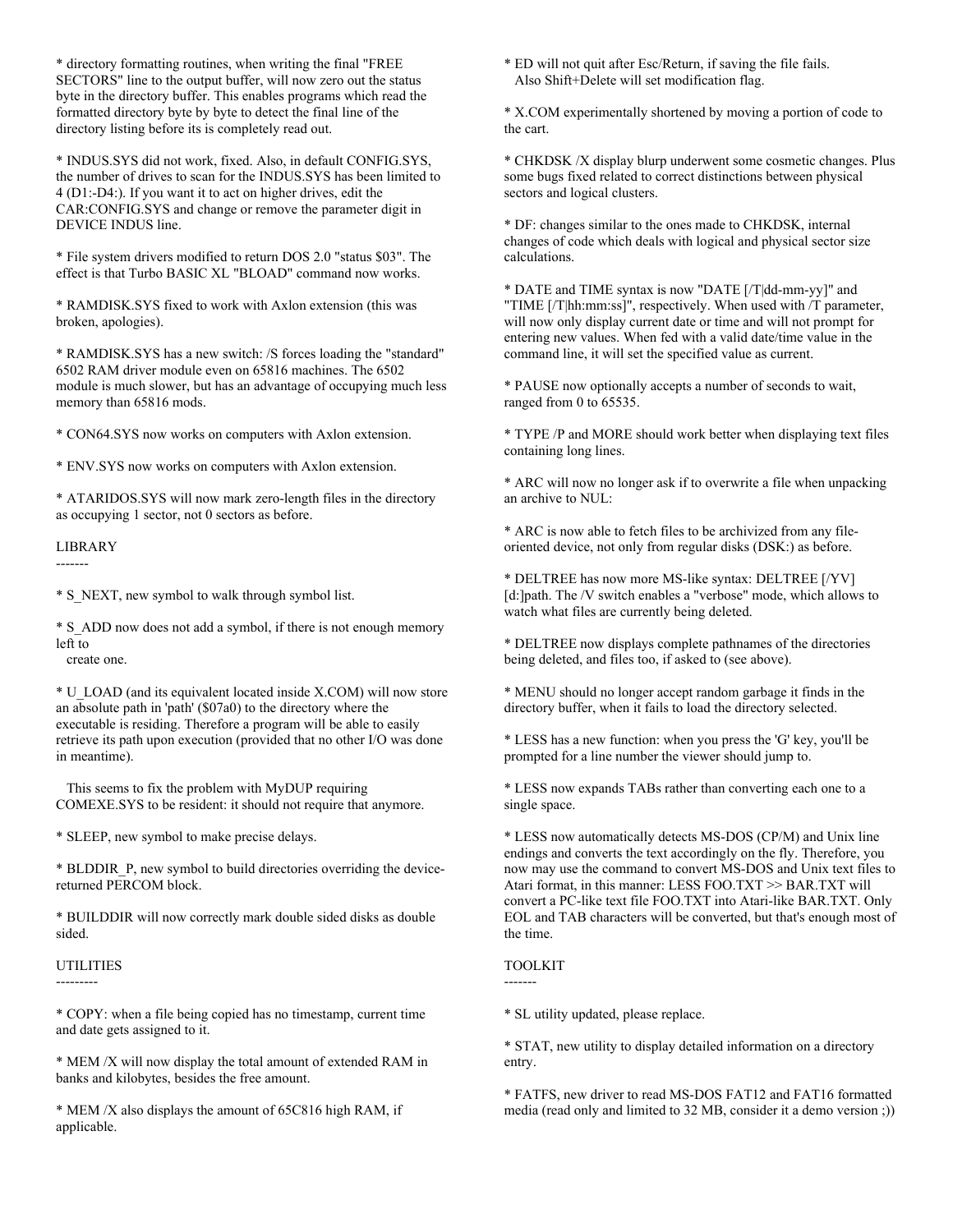\* CPMFS, new driver to read Indus CP/M formatted floppies (read only)

\* SC utility updated, please replace once upgraded to new SDX version

\* S\_VBXE driver updated for new FX core release (1.26)

\* RC\_GR8 driver updated: added basic terminal functions such as display scrolling.

\* Eddy updated to version 2.01, with improved support for Indus CP/M and MS-DOS formats.

\* MKATR, a new utility to create ATR images.

\* DELDUP made much faster.

\* CLX updated to version 1.9.

\* FSTRUCT, when run on an 80-column display, will now display offsets at which segments start.

ADD-ONS -------

\*\*\*\*\*\*\*\*\*\*\*\*\*\*\*\*\*\*\*\*\*\*\*\*\*\*\*\*\*\*\*\*\*\*\*\*\*\*\*\*\*\*\*\*

From: Michael Current [michael@mcurrent.name] Sent: Thursday, December 20, 2012 5:47 PM Subject: Sillyventure catch-up

Sillyventure catch-up December 19th, 2012

 With the craziness of productions arriving from Sillyventure, we've missed to mention a few them.

 First up is a neat new music demo from Aggression featuring recent and new tunes by !Cube. The demo works on ST to Falcon 060 and is called 'Meet !Cube'. Music, code and font by !Cube himself and other graphics by Samurai.

 Then we have a big STe demo by Cerebral Vortex called 'C++ Is Forbidden' with a lot of good graphics, catchy tunes and many effects. The demo goes on for a while with code/graphics by Orion\_ and Templeton, the soundtracks are composed by Xyce.

 Finally Paradize are back with a new game for the Falcon called 'Color Runner'. It's a puzzle

game with colourful graphics and is mostly a one-man production by Cooper.

 » Get all of them at the Sillyventure 2012 download page http://dhs.nu/files.php?t=partydl&party=Sillyventure%202012

# \*\*\*\*\*\*\*\*\*\*\*\*\*\*\*\*\*\*\*\*\*\*\*\*\*\*\*\*\*\*\*\*\*\*\*\*\*\*\*\*\*\*\*\*

From: Michael Current [michael@mcurrent.name] michael@mcurrent.name Subject: Silly Venture 2k12 - results

|         |                     | STILY VENTURE 2012<br>COMPO RESULTS.<br><<----------------------------->> |                             |        |
|---------|---------------------|---------------------------------------------------------------------------|-----------------------------|--------|
|         |                     | >>* R * E * S * U * L * T * S *<<                                         |                             |        |
| ∨       |                     | ATARI 2600 DEMO COMPO                                                     |                             |        |
| country | pos id points title |                                                                           |                             | author |
| sweden  |                     |                                                                           | $01$ 02 798 pt Liquid Candy | Noice  |

02 01 333 pt Drip ........................ Ed Fries USA

//\_\_\_\_\_\_\_\_\_\_\_\_\_\_\_\_//\_\_\_\_\_\_\_\_\_\_\_//\_\_\_\_\_\_\_\_\_\_//

\/ ATARI XL/XE POKEY MUSIC COMPO

|                                           | WIAKI YP YR ROMPI MOSIC COMRO       |         |
|-------------------------------------------|-------------------------------------|---------|
| pos id points title<br>country            |                                     | author  |
| 01 01                                     | 591 pt Back To The Scene            | Wieczor |
| poland<br>02<br>05<br>588 pt              | Quickshot  505 & Michu              |         |
| germany/poland<br>03<br>09<br>541 pt      | Tiger's Dream  Wieczor              |         |
| poland<br>04<br>08<br>537 pt              | Ten Past Midnight  stRing           |         |
| poland<br>05<br>07<br>504 pt              | $sn3$                               | Pinokio |
| poland<br>494 pt<br>06<br>04              | Indie                               | stRing  |
| poland<br>07<br>03<br>424 pt              | CHain Factory  Wieczor              |         |
| poland<br>08<br>02<br>353 pt              | Bijatyka  sOnar                     |         |
| poland<br>09<br>06                        | 324 pt Siekiery  sOnar              |         |
| poland                                    |                                     |         |
| \/ ATARI XL/XE GFX COMPO                  |                                     |         |
| pos id points title<br>country<br>------- |                                     | author  |
| 01 05                                     | 757 pt Papa Jack                    | Piesiu  |
| poland<br>02 08                           | 748 pt Kurs Na Planete Skarbow  Ooz |         |
| poland<br>12<br>744 pt<br>03              | My Bad Day  Ripek                   |         |
| poland<br>04<br>14<br>681 pt              | Flame Follow Me                     | Odynlec |
| poland<br>05<br>02<br>500 pt              | Crococar                            | Rocky   |
| poland<br>06<br>01<br>490 pt              | CatMan                              | Rocky   |
| poland<br>07<br>09<br>485 pt              | Ajek Grajek                         | sOnar   |
| poland<br>08<br>04<br>440 pt              | Krolik                              | Rocky   |
| poland<br>10<br>415 pt<br>09              | Mandylion                           | HJB     |
| poland<br>13<br>414 pt<br>10              | Myszur 13                           | Urborg  |
| poland<br>11<br>06<br>392 pt              | Pikus                               | Rocky   |
| poland<br>03<br>12<br>362 pt              | Feuto                               | Rocky   |
| poland<br>13<br>11<br>326 pt              | Planet $108$                        | Gorgh   |
| poland<br>14<br>07                        | 308 pt Prisoner                     | Caco    |
| poland                                    |                                     |         |
| $\sqrt{2}$                                | ATARI XL/XE 16kb INTRO COMPO        |         |
| pos id                                    | points title                        | author  |
| country                                   | ------------------------            |         |
| 01 05<br>701 pt<br>germany                | RGBA                                | JAC!    |
| 02<br>01<br>poland                        | 651 pt High Tide  LaResistance      |         |
| 03<br>04<br>poland                        | 606 pt Press Play On Tape  Agenda   |         |
| 04<br>02<br>poland                        | $571$ pt Old School                 | Lamers  |
| 05<br>06<br>germany                       | 555 pt Arigato  Squo Quo            |         |
| 06<br>03                                  | 498 pt Pixel                        |         |

\/ ATARI XL/XE DEMO COMPO

//\_\_\_\_\_\_\_\_\_\_\_\_\_\_\_\_//\_\_\_\_\_\_\_\_\_\_\_//\_\_\_\_\_\_\_\_\_\_//

XXL/Vidol/Mr.Beep poland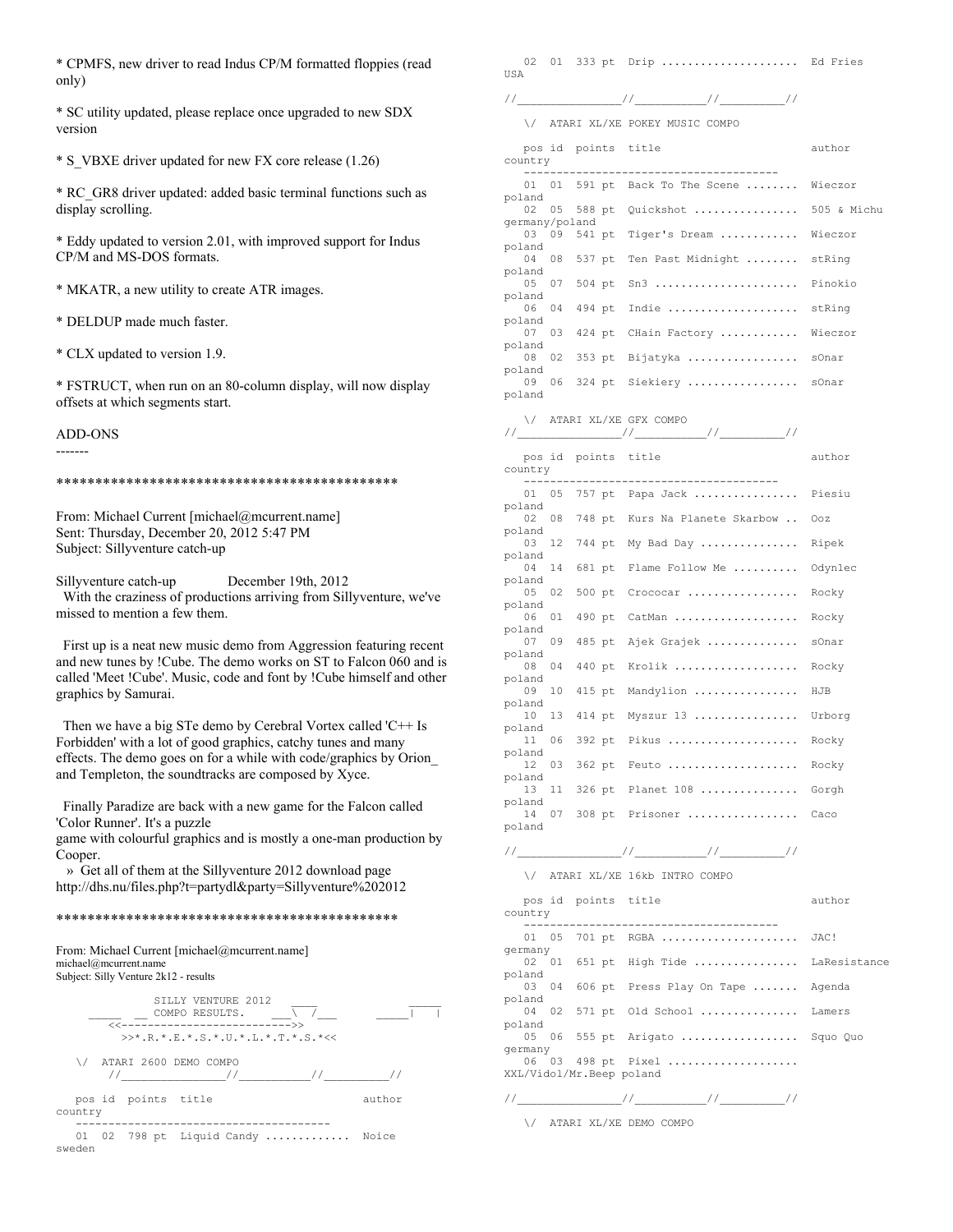pos id points title author country --------------------------------------- 01 02 813 pt Boogie Nights ............ Lamers poland 02 01 534 pt Unshaped ................ MEC poland //\_\_\_\_\_\_\_\_\_\_\_\_\_\_\_\_//\_\_\_\_\_\_\_\_\_\_\_//\_\_\_\_\_\_\_\_\_\_// \/ ATARI ST/STE YM2149 MUSIC COMPO pos id points title author country --------------------------------------- 01 07 484 pt Mutative ................. 505 & Michu germany/poland 02 02 451 pt Wake Up! ................ Yerzmyey poland 03 04 381 pt Decisive Factor .......... !Cube finland 04 01 349 pt Approaching The Endzeit .. Lotek Style germany 05 06 340 pt SillyRide ................ Tao germany 06 03 244 pt Bzdet .................... Pinokio poland 07 05 162 pt Murder & Inquire ......... Hylst france //\_\_\_\_\_\_\_\_\_\_\_\_\_\_\_\_//\_\_\_\_\_\_\_\_\_\_\_//\_\_\_\_\_\_\_\_\_\_// \/ ATARI ST/STE GFX COMPO pos id points title author country --------------------------------------- 01 04 690 pt Fujiyama ................. Piesiu poland 02 02 646 pt Giants Are Coming ....... Piesiu poland 03 05 582 pt Genius ..................... Ukko france 04 08 533 pt Egypt ...................... Samurai germany 05 03 529 pt I'll Suck You Dry Too! ... Bracket finland 06 07 456 pt Salvation ................ Samurai germany 07<sup>1</sup>01 387 pt No Extra Crime ........... Hylst france 08 06 332 pt Zajace ................... Hospes poland //\_\_\_\_\_\_\_\_\_\_\_\_\_\_\_\_//\_\_\_\_\_\_\_\_\_\_\_//\_\_\_\_\_\_\_\_\_\_// \/ ATARI ST/STE 4kb INTRO COMPO // pos id points title author country --------------------------------------- 01 01 568 pt Skit ...................... Live! germany //\_\_\_\_\_\_\_\_\_\_\_\_\_\_\_\_//\_\_\_\_\_\_\_\_\_\_\_//\_\_\_\_\_\_\_\_\_\_// \/ ATARI ST/STE 96kb INTRO COMPO pos id points title author country --------------------------------------- 01 02 649 pt Muda ...................... Live! france 02 01 437 pt Fading Twilight .......... RNO finland //\_\_\_\_\_\_\_\_\_\_\_\_\_\_\_\_//\_\_\_\_\_\_\_\_\_\_\_//\_\_\_\_\_\_\_\_\_\_// \/ ATARI ST/STE DEMO COMPO pos id points title author country --------------------------------------- 01 02 526 pt C++ is Forbidden ......... Cerebral Vortex france 02 03 373 pt Wake Up .................. Mystic Bytes poland 03 01 368 pt Chasey .................... Checkpoint

germany

04 04 175 pt Atari SexTape ............ ISO finland 05 (behind the competition): UFO ....... Dune france //\_\_\_\_\_\_\_\_\_\_\_\_\_\_\_\_//\_\_\_\_\_\_\_\_\_\_\_//\_\_\_\_\_\_\_\_\_\_//  $\sqrt{}$  ATARI FALCON MUSIC COMPO  $\frac{1}{2}$ pos id points title author country --------------------------------------- 01 06 386 pt Inside A Game ............ Yerzmyey poland 02 01 283 pt Gumbreaker ................ 505 germany 02 02 283 pt Behind a Slime Gate ...... V0yager poland 03 03 236 pt GiANT Beatz .............. Nativ england 04 05 217 pt Sandmonster .............. Michu poland 05 04 205 pt Business Is War .......... Lotek Style germany //\_\_\_\_\_\_\_\_\_\_\_\_\_\_\_\_//\_\_\_\_\_\_\_\_\_\_\_//\_\_\_\_\_\_\_\_\_\_//  $\backslash /$  ATARI FALCON GFX COMPO $\hspace{2em} //$ pos id points title author country --------------------------------------- 01 03 651 pt One Man And His Falcon ... Piesiu poland 02 01 429 pt Wierd ...................... Bear sweden 03 02 286 pt Cherubin ................. HJB poland //\_\_\_\_\_\_\_\_\_\_\_\_\_\_\_\_//\_\_\_\_\_\_\_\_\_\_\_//\_\_\_\_\_\_\_\_\_\_// \/ ATARI FALCON 96kb INTRO COMPO // pos id points title author country -------------------------------------------------------- -------------------- 01 01 324 pt The Only Survivor ........ Extream & MSB Finland/Poland //\_\_\_\_\_\_\_\_\_\_\_\_\_\_\_\_//\_\_\_\_\_\_\_\_\_\_\_//\_\_\_\_\_\_\_\_\_\_// \/ ATARI FALCON DEMO COMPO // pos id points title author country --------------------------------------- 01 01 351 pt 2X1287 ................... Paradox Germany 02 02 263 pt Modulation 4 preview ..... Checkpoint Greece/Germany //\_\_\_\_\_\_\_\_\_\_\_\_\_\_\_\_//\_\_\_\_\_\_\_\_\_\_\_//\_\_\_\_\_\_\_\_\_\_// \/ COMBINED GAME COMPO // pos id points title author country --------------------------------------- 01 07 492 pt Beats Of Rage ............ Dune (F030) france 02 01 444 pt Elansar demo ............. Orion\_ (Jag) france 03 04 345 pt Pong ........................ Jhusak (xl/xe) poland 04 06 340 pt Pani Basia z Klatki B .... Gonzo (xl/xe) poland 05 03 328 pt Calamanis ................ TDC (xl/xe) poland 06 02 305 pt Color Runner ............. Paradize (F030) france 07 05 277 pt JawBreaker ............... Grzybson (xl/xe) poland //\_\_\_\_\_\_\_\_\_\_\_\_\_\_\_\_//\_\_\_\_\_\_\_\_\_\_\_//\_\_\_\_\_\_\_\_\_\_//

 $\setminus$  WILD COMPO  $\setminus$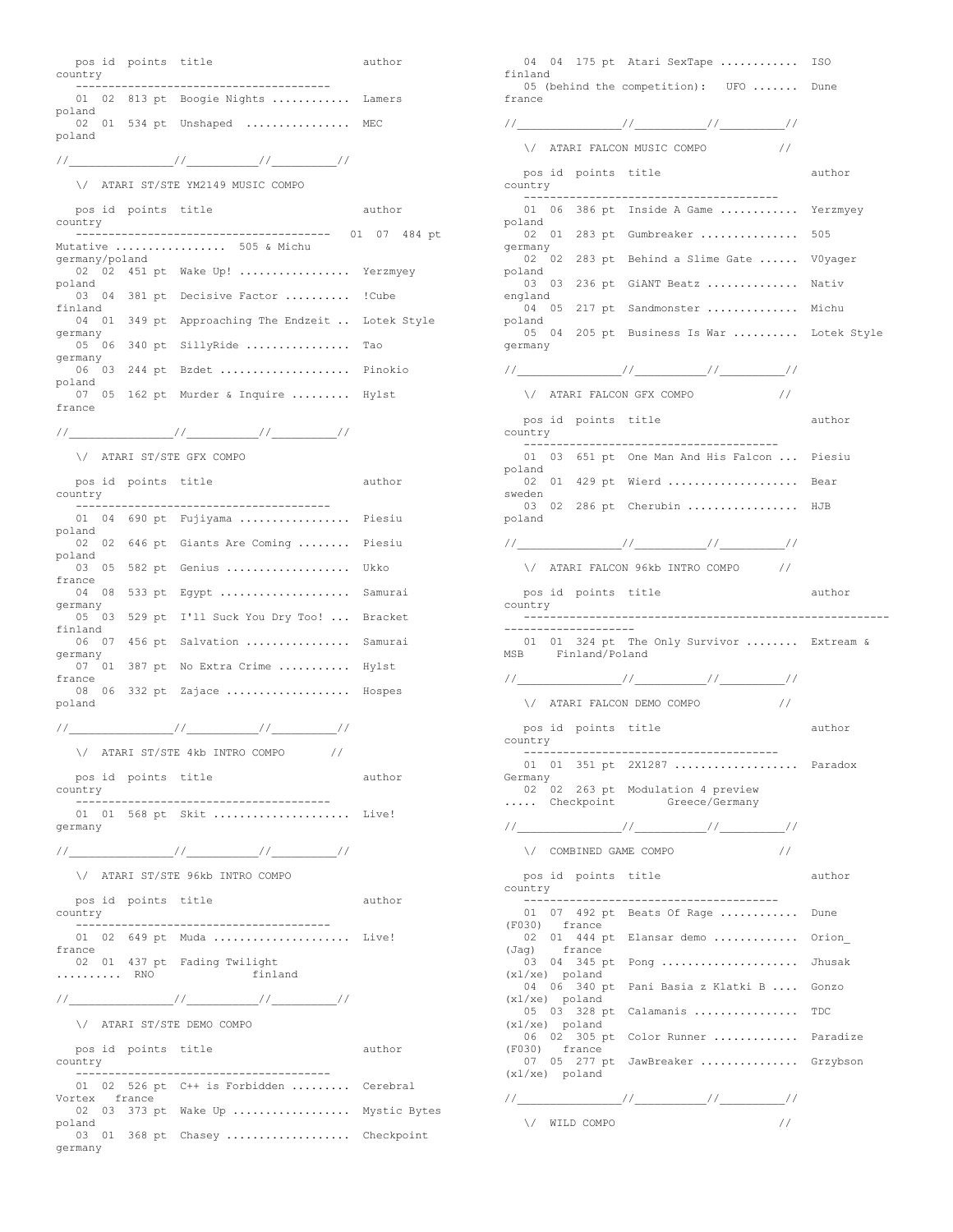| country | pos id points title |                                               | author |
|---------|---------------------|-----------------------------------------------|--------|
|         |                     |                                               |        |
|         |                     | 01 01 353 pt Meet ! Cube  Aggression          |        |
| finland |                     |                                               |        |
|         |                     | 02 02 259 pt Loose End MP3  Nativ             |        |
| england |                     |                                               |        |
|         |                     | counting the votes by Grzybson, Skudi & Gosia |        |

(warm thx!).

#### \*\*\*\*\*\*\*\*\*\*\*\*\*\*\*\*\*\*\*\*\*\*\*\*\*\*\*\*\*\*\*\*\*\*\*\*\*\*\*\*\*\*\*\*

From: Michael Current [michael@mcurrent.name] Sent: Thursday, December 20, 2012 4:43 PM Subject: Muda by Live! from Sillyventure 2012

Muda by Live! from Sillyventure 2012 December 9th, 2012

Ok boys, things are starting to show up from Sillyventure.

 First up is a very good 96k intro from Live! called 'Muda'. It's for STe machines and features code and graphics by Ukko, code by Tomy and music by Tomchi. » Download at the Sillyventure 2012 download page http://dhs.nu/files.php?t=partydl&party=Sillyventure%202012

#### \*\*\*\*\*\*\*\*\*\*\*\*\*\*\*\*\*\*\*\*\*\*\*\*\*\*\*\*\*\*\*\*\*\*\*\*\*\*\*\*\*\*\*\*

From: Michael Current [michael@mcurrent.name] Sent: Thursday, December 20, 2012 4:44 PM Subject: Modulation 4 preview

Modulation 4 preview December 9th, 2012 A new ACE Tracker music demo is in the works by 505 and friends. The plan was to release it at Sillyventure 2012, but didn't quite make it in final form.

 So we're treated with a preview of the forthcoming Modulation 4 for the Falcon. Coded by

ggn, graphics by Nytrik and music of course by 505. » Download at the Sillyventure 2012 download page http://dhs.nu/files.php?t=partydl&party=Sillyventure%202012

# \*\*\*\*\*\*\*\*\*\*\*\*\*\*\*\*\*\*\*\*\*\*\*\*\*\*\*\*\*\*\*\*\*\*\*\*\*\*\*\*\*\*\*\*

From: Michael Current [michael@mcurrent.name] Sent: Thursday, December 20, 2012 4:51 PM Subject: Live! releases second intro from Sillyventure

Live! releases second intro from Sillyventure December 11th, 2012

 As if the Muda 96k intro wasn't enough, Live! also released a nice 4k intro for the STe called 'Skit'.

Code by Tomy, music by Dma-Sc and textures/design by Ukko.

 (and yes, we did tell them what the title mean in swedish!) » Download at the Sillyventure 2012 download page http://dhs.nu/files.php?t=partydl&party=Sillyventure%202012

#### \*\*\*\*\*\*\*\*\*\*\*\*\*\*\*\*\*\*\*\*\*\*\*\*\*\*\*\*\*\*\*\*\*\*\*\*\*\*\*\*\*\*\*\*

From: Michael Current [michael@mcurrent.name] Sent: Thursday, December 20, 2012 4:52 PM Subject: Falcon game released by Dune

Falcon game released by Dune December 12th, 2012 Thadoss of Dune released a brand new beat'em up game called 'Beats of Rage' for the Falcon at Sillyventure 2012.

 It plays similar to Double Dragon, but with much smoother gameplay, bigger sprites and 8-channel audio. Spread over nine levels you'll meet up with thirteen enemies. The game is written from scratch in 68030 assembly and should work on any Falcon with 4MB or more.

# 2012-12-15: Game updated to v1.1

Bug fixed:

- 2 enemies had one attack that didn't generate hit points
- the joystick is now working

 - the jump movement is not taken into account when the player respawn (he was leaving the screen, and the game freezed)

### New features:

- the border should be black instead of white (not verified)

 - Better IA for the enemies: enemies walk to the player if they're too far

 - inner game timer accelerated to have a more nervous game - a new animation which gives a better arcade

look to the game (I let you discover it)

» Download at the Sillyventure 2012 download page

http://dhs.nu/files.php?t=partydl&party=Sillyventure%202012

#### \*\*\*\*\*\*\*\*\*\*\*\*\*\*\*\*\*\*\*\*\*\*\*\*\*\*\*\*\*\*\*\*\*\*\*\*\*\*\*\*\*\*\*\*

From: Michael Current [michael@mcurrent.name] Sent: Thursday, December 20, 2012 4:46 PM Subject: Checkpoint releases Chasey

Checkpoint releases Chasey December 9th, 2012 Atari party, Checkpoint release. It sort of goes hand-in-hand.

 Here's a release from Sillyventure 2012 that is a bit different: A music demo with realtime decoding of streaming audio at 15 kHz on plain ST. Checkpoint claims it's the fastest Huffman/IDCT routines on 68000.

 Apart from the streaming audio there are also intros and endtros with nice new chipziks by Checkpoints newest member Mr.Coke. New graphics and code (!) by returning member Modmate. Of course not to forget Defjam and lsl on code and

505 contributed with a chiptrack.

 » Download at the Sillyventure 2012 download page http://dhs.nu/files.php?t=partydl&party=Sillyventure%202012

# \*\*\*\*\*\*\*\*\*\*\*\*\*\*\*\*\*\*\*\*\*\*\*\*\*\*\*\*\*\*\*\*\*\*\*\*\*\*\*\*\*\*\*\*

From: Michael Current [michael@mcurrent.name] Sent: Thursday, January 03, 2013 7:24 PM Subject: atari++ 1.70 released

atari++ 1.70 released

# Hi folks,

 a new release of Atari++, the portable atari emulator for Linux and windows has been released on http://www.xl-project.com/ - as usual, you find there the Linux sources and a compiled version for 32-bit Windows. There are so many changes this time that it's hard to start, most of them address defects in the emulation core and not so much in the user interface. There were quite some changes I would love to add, but my vacation is about to end in a couple of days and I was wrapping up to get this release out.

So what's new this time: (long list):

 - Priority engine for the "fifth player" generated by missles was redesigned and should now reproduce all possible cases, including the priority conflicts correctly.

 - Color mixing of the fifth player on top of GTIA modes C0 and 40 should now work correctly.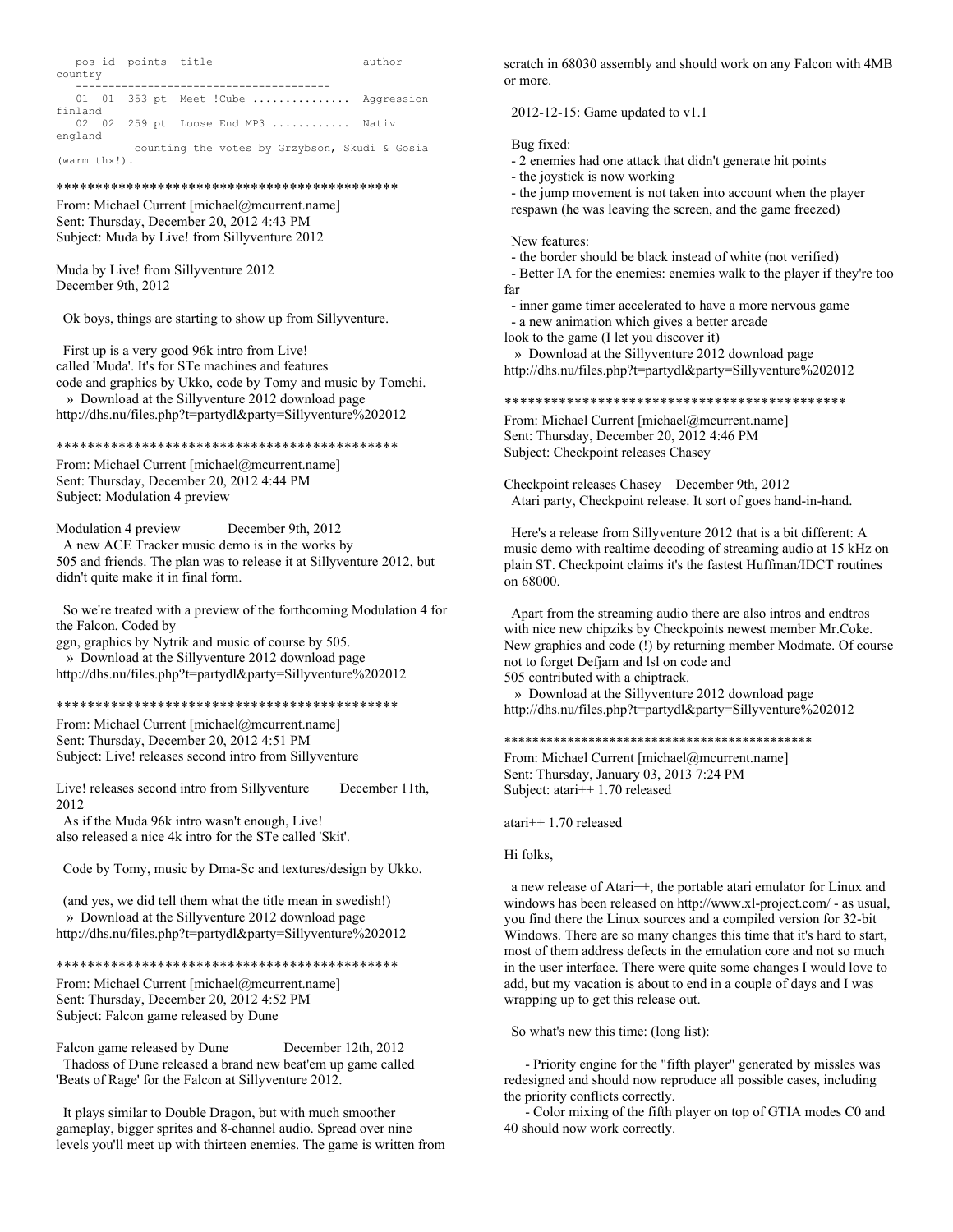- Timing of the GTIA "strange mode" where PF0 to PF3 are used for a HIRES generated playfield was made more precise.

 - Color lookup for GTIA modes C0 and 40 on top of non-HIRES ANTIC modes was fixed.

- Player-playfield color mixing for GTIA mode 80 was fixed.

 - Experimental support for on-line player and missile resizing was added.

 - ANTIC display generation was re-designed yet again and was rewritten.

 - ANTIC DLI and NMI timing was made a lot more precise and should now work to the cycle.

- ANTIC VSCROLL support should now work to the cycle.

 - ANTIC DMA cycle allocation should now be finally correct for all modes.

 - Added emulation for ANTIC forgetting the sync signal if the last line on the screen is HIRES.

 - Added emulation of carrying the DLI and VSCROLL information across vertical blanks from the last displayed scan-line.

 - The jump on vertical blank ANTIC instruction did not generate a DLI on each line if DLI was enabled. Fixed

 - The rather ugly re-generation of ANTIC modelines for character-based modes was removed. This simplified the design, but might impact the emulation quality in some corner cases. A new ANTIC design would be required to fix this. More careful timing in display build-up should make this unnecessary anyhow.

 - DMA border computation is now much more canonical and cleaned up.

 - Since a lot of the internal timing should now work "on the cycle", there is no longer a need to configure some of the ANTIC variables, thus parts of the ANTIC preferences have been removed.

 - CPU emulation includes now parts of the unstable opcode family xB (opcodes whose lower nibble is B).

 - The CPU emulation includes now the emulation of most (if not all) 6502 bugs: Forgetting conflicting NMIs, IRQs and BRKs (!).

 - Wait-cycle allocation was partially wrong and created conflicts between memory-refresh cycle allocation and WSYNC requests. This was fixed.

- As a side effect, the special "double WSYNC" check was no

longer necessary and was removed. The emulation is correct anyhow. - Some CPU preferences were removed because the emulation is considered to be precise anyhow.

- PIA DDR register reads were not emulated correctly.

 - PIA emulation includes now flank-detection on CA2 and CB2 plus interrupt generation, and thus should be complete.

 - POKEY 9 and 17 bit random generators are now emulated precisely, and the generated "random" numbers should be now identical to those on the real hardware.

 - POKEY two-tone mode should now be emulated correctly, including the cycle timing for the linked channels.

 - Some race conditions for the serial control mode should now be emulated correctly.

 - POKEY direct serial input should now work fine with the SIO emulation, though direct serial output does not yet work.

 - Handling of the POKEY keyboard generation was wrong and should now work correctly.

 - The SIO patch resets now also the audio registers and the IRQ control of POKEY to work around some software bugs.

 - Os++ did not check properly for the RESET bit in the Antic NMI register and could have triggered false resets under some race conditions.

 - The legacy return value for the write-byte bus access was removed as it was no longer required since a long time.

As always, you can reach me here or better by mail at thor <at> math <dot> tu-berlin <dot> de.

# Greetings and a Happy New Year, Thomas

# \*\*\*\*\*\*\*\*\*\*\*\*\*\*\*\*\*\*\*\*\*\*\*\*\*\*\*\*\*\*\*\*\*\*\*\*\*\*\*\*\*\*\*\*

From: Michael Current [michael@mcurrent.name] Sent: Thursday, December 20, 2012 4:45 PM Subject: Atari ST 96k intro for Fading Twilight DVD

Atari ST 96k intro for Fading Twilight DVD December 9th, 2012

 Rave Network Overscan and .tSCc. released a nice 96k intro for the ST at Sillyventure.

 It's a promo-intro for the soon to arrive Fading Twilight DVD edition with code by

Britelite, graphics by Bracket and music by Lotek Style. » Download at the Sillyventure 2012 download page

http://dhs.nu/files.php?t=partydl&party=Sillyventure%202012

# \*\*\*\*\*\*\*\*\*\*\*\*\*\*\*\*\*\*\*\*\*\*\*\*\*\*\*\*\*\*\*\*\*\*\*\*\*\*\*\*\*\*\*\*

From: Michael Current [michael@mcurrent.name] Sent: Monday, January 07, 2013 1:34 PM Subject: Altirra 2.20 released From- phaeron Date- Sun, 06 Jan 2013 19:15:11 -0600

Finally got around to releasing version 2.20 of my emulator, Altirra. Link to download and full changelist:

http://www.virtualdub.org/altirra.html

Some highlights:

 a.. Hardware support: MyIDE II and Ultimate1MB emulation added; fixes for SIDE, SIC!, and flash memory emulation.

 b.. Debugger: Many changes and improvements, including better support for accessing extended/hidden memory and additional aids for debugging PBI, IDE, and CIO code.

 c.. UI: Display code rewritten to support higher quality status overlays, some UI-less menu commands are now available in full screen mode, keyboard shortcuts are now configurable, shift-hover gives help for BASIC and DOS error codes, and copy text now works when emulation is stopped.

 d.. Disk: You can now pre-format new disk images for DOS 2 and mount a host directory as a virtual disk image. Also fixed several DOS filesystem handling bugs in the disk explorer.

e.. IDE: VHD images are now supported.

f.. Fixes for a couple of emulation issues in POKEY and ANTIC.

 g.. Major rewrite of the built-in OS kernels for better compatibility. As usual, thanks to everyone that's been trying it out and providing feedback.

\*\*\*\*\*\*\*\*\*\*\*\*\*\*\*\*\*\*\*\*\*\*\*\*\*\*\*\*\*\*\*\*\*\*\*\*\*\*\*\*\*\*\*\*

From: Michael Current [michael@mcurrent.name] michael@mcurrent.name Subject: 2x1287 Falcon demo by Paradox

2x1287 Falcon demo by Paradox December 30th, 2012 Paradox released their Sillyventure Falcon demo '2x1287' today.

 It's a celebration of the Atari Falcon turning twenty years old. Yes, twenty, it's scary. You'll be treated with a great module remix of many classic Falcon demos during the show.

 Paradox recommends RGB/TV for watching. » Download at the Sillyventure 2012 download page http://dhs.nu/files.php?t=partydl&party=Sillyventure%202012

\*\*\*\*\*\*\*\*\*\*\*\*\*\*\*\*\*\*\*\*\*\*\*\*\*\*\*\*\*\*\*\*\*\*\*\*\*\*\*\*\*\*\*\*